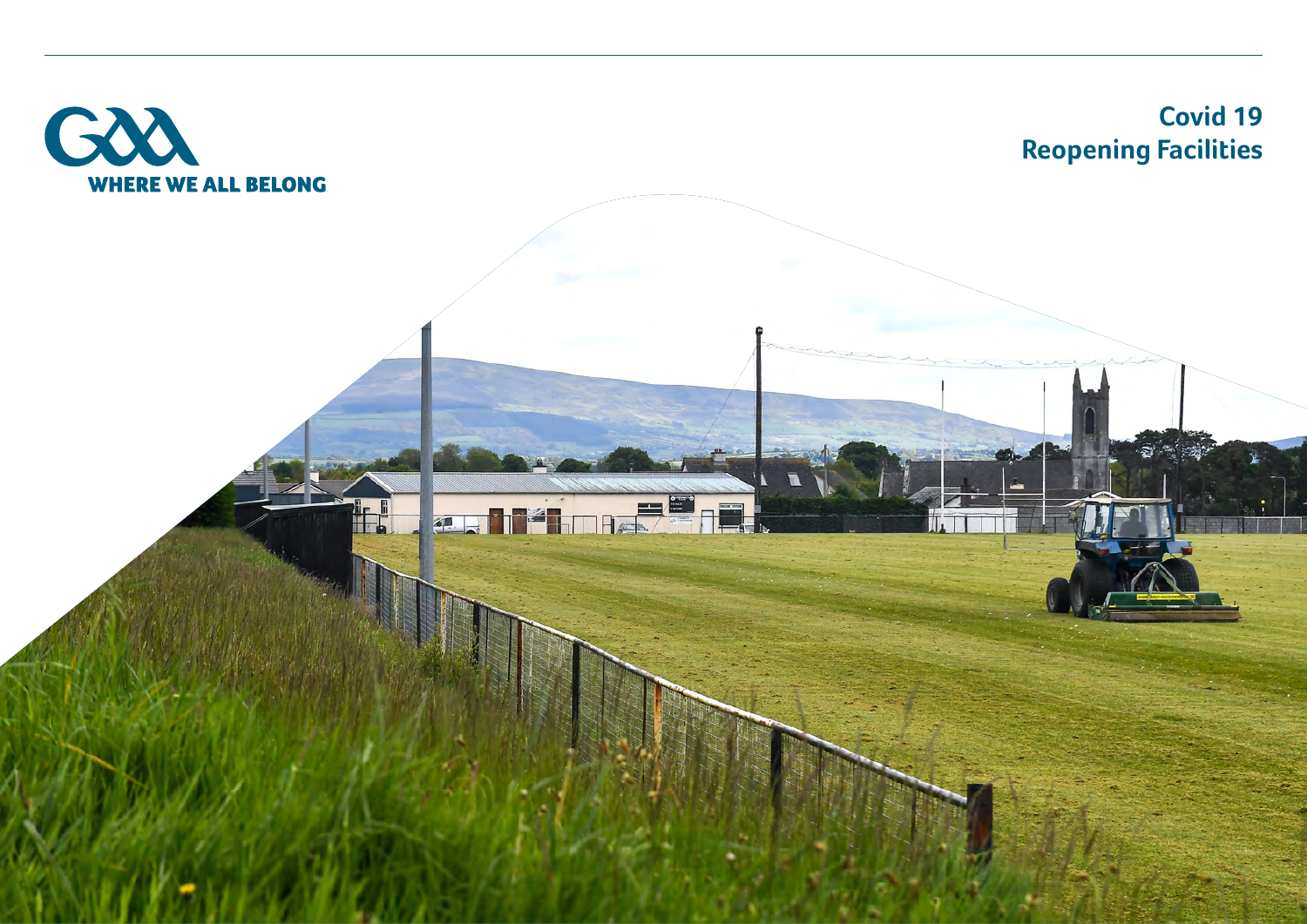It is important to note that these are recommendations/advice rather than requirements/directives and it is by no means exhaustive as clubs may wish to put additional or site-specific measures in place. Like all other Covid-19 guidance it is also subject to change at any time.

## **NHSC Guidance on Covid-19 Equipment and Supplies for GAA Clubs**

The following is guidance on the procurement of Covid-19 equipment and supplies that may be required to mitigate the risk of Covid-19 in GAA clubs and facilities. Guidance on each of the following categories is subject to change and based on government guidelines. The Consumer Protection Commissioner has released the following guidelines for purchasing PPE, visit [guide for business on PPE](https://www.ccpc.ie/consumers/2020/05/01/guidance-for-business-on-ppe-for-consumer-use-during-covid-19-crisis/)

| <b>Item</b>                                                    | <b>Specification &amp; Recommendations</b>                                                                                                                                                                                                                                                                                                                        |  |
|----------------------------------------------------------------|-------------------------------------------------------------------------------------------------------------------------------------------------------------------------------------------------------------------------------------------------------------------------------------------------------------------------------------------------------------------|--|
| <b>Face Coverings</b><br>(Disposable Masks)                    | Advise all staff, volunteers, players, and visitors to wear their own mask when required<br>2-ply minimum with loops<br>HSE advice on types of masks can be found on the HSE website                                                                                                                                                                              |  |
| <b>Hand Sanitiser Dispensers/Hand Wash Stations</b>            | Consider portable weather-resistant steel dispensers for outdoor use<br>Outdoor hand wash stations would be a cost-effective measure<br>Wall mounted refillable sanitiser units for indoor use located at key entry and exit points                                                                                                                               |  |
| <b>Hand Sanitiser</b><br><b>Antibacterial Liquid Hand Wash</b> | WHO recommend hand washing is the most effective form of hand hygiene<br>Additional antibacterial liquid hand wash should be made available for all indoor areas<br>Hand sanitiser should have a minimum of 60% alcohol and no more than 80%                                                                                                                      |  |
| Antibacterial disinfectant-surface cleaner                     | Use disinfectant spray to clean key touch point areas such as training/match equipment and doors. Ensure the spray is listed as killing 99% of bacteria including e-coli and<br>salmonella as well as cold & flu viruses                                                                                                                                          |  |
| Signage<br>Outdoor                                             | Signs should be weather resistant for at least 12 months<br>A2 'corriboard' signs (as illustrated below) suitable for outdoor use How to prevent Coronavirus<br>Consider stencilled ground markings and hazard tape for social distancing measures                                                                                                                |  |
| Signage<br><b>Indoor</b>                                       | Homemade or printed signs would be sufficient in most indoor areas<br>"How to Handwash" signage in place in bathrooms<br>"How to Handrub" signage in place next to any hand sanitiser units<br>"Remember social distancing" signage in place throughout all areas. Use of (black & yellow) tape and vinyl floor stickers to illustrate social distancing measures |  |

*\*\* Note: Thermometers are not required for clubs but if using one ensure it is a non-contact and CE approved device\*\**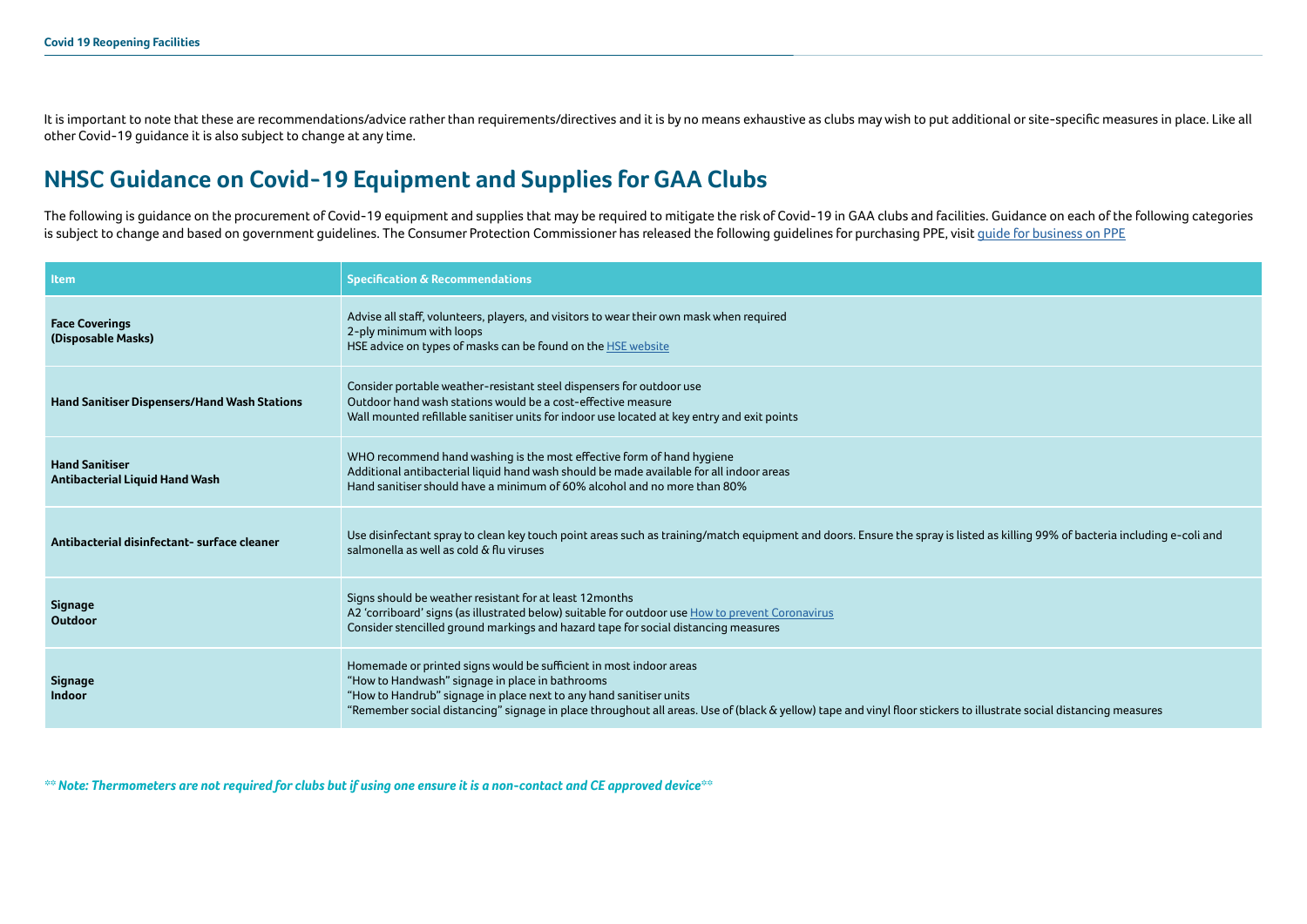### **Outdoor Signage Samples Indoor Signage Sample**









# **Access to printable GAA branded signage is also available via the GAA learning portal**

It is important to note that these are recommendations/advice rather than requirements/directives and it is by no means exhaustive as clubs may wish to put additional or site-specific measures in place. Like all other Covid-19 guidance it is also subject to change at any time.



See here <https://learning.gaa.ie/covid19resources>